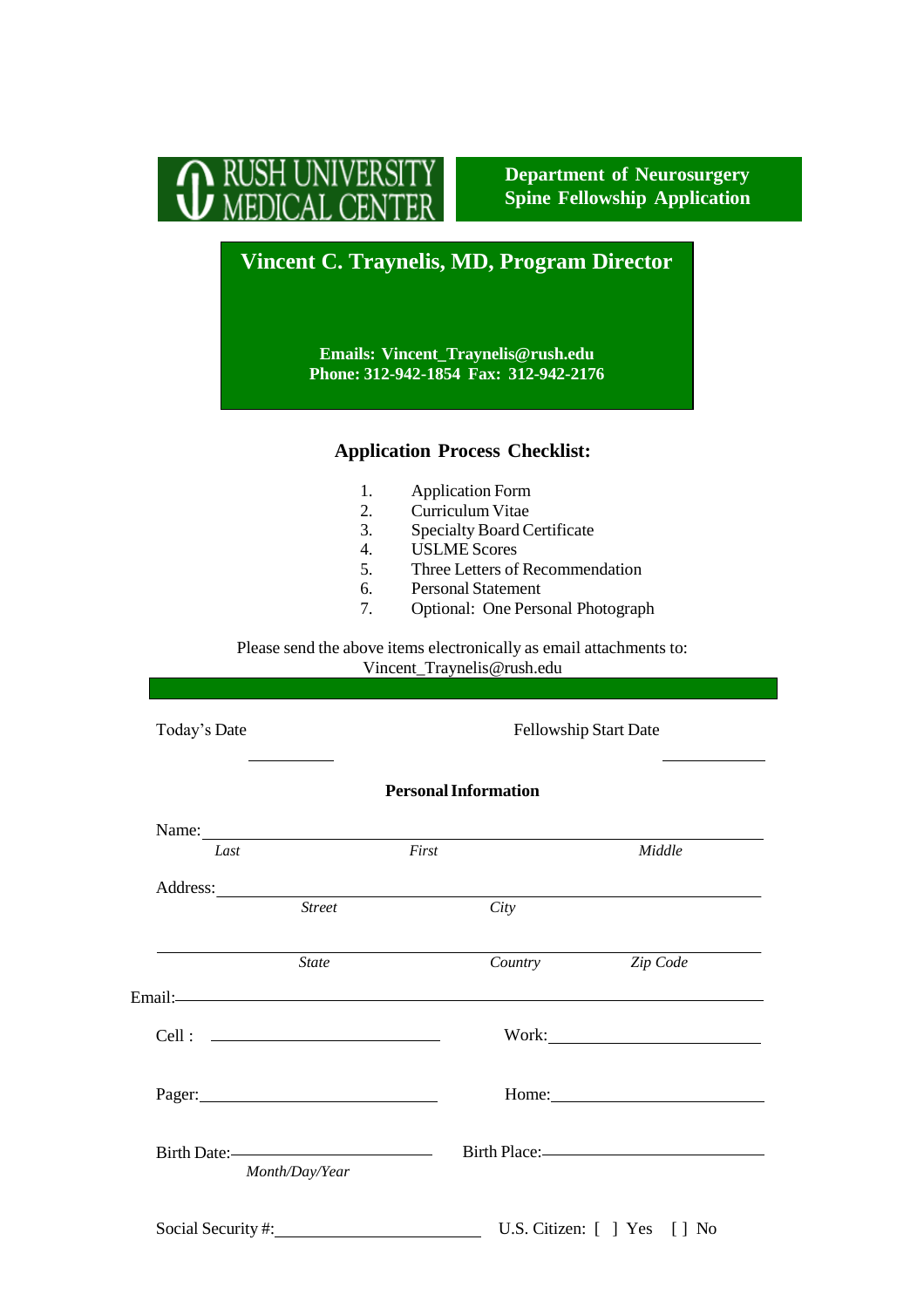| Country of Citizenship:                            |                                                |  |  |  |
|----------------------------------------------------|------------------------------------------------|--|--|--|
|                                                    | State of Current Medical Licensure: License #: |  |  |  |
| Expiration Date: ECFMG Certificate #:              |                                                |  |  |  |
| ECFMG Valid Indefinitely [] Yes [] No Date Issued: |                                                |  |  |  |
|                                                    |                                                |  |  |  |
| <b>Business Address and Phone</b>                  |                                                |  |  |  |
| Practice or Hospital:                              |                                                |  |  |  |
|                                                    |                                                |  |  |  |
|                                                    | <b>Educational Background</b>                  |  |  |  |
|                                                    |                                                |  |  |  |
|                                                    | Dates Attended: Degree: Degree:                |  |  |  |
|                                                    |                                                |  |  |  |
|                                                    | Dates Attended: Degree: Degree: 2020           |  |  |  |
| <u> 1989 - Johann Barn, mars ann an t-</u>         |                                                |  |  |  |
|                                                    |                                                |  |  |  |
|                                                    |                                                |  |  |  |
|                                                    | Degree:                                        |  |  |  |
|                                                    |                                                |  |  |  |
|                                                    | Dates Attended: Degree: Degree:                |  |  |  |
|                                                    |                                                |  |  |  |
| Dates Attended: Degree:                            |                                                |  |  |  |
|                                                    |                                                |  |  |  |
|                                                    |                                                |  |  |  |

| <b>Examination</b> | Score | Percentile |
|--------------------|-------|------------|
| <b>USLME</b>       |       |            |
| USLME II           |       |            |
| USLME III          |       |            |